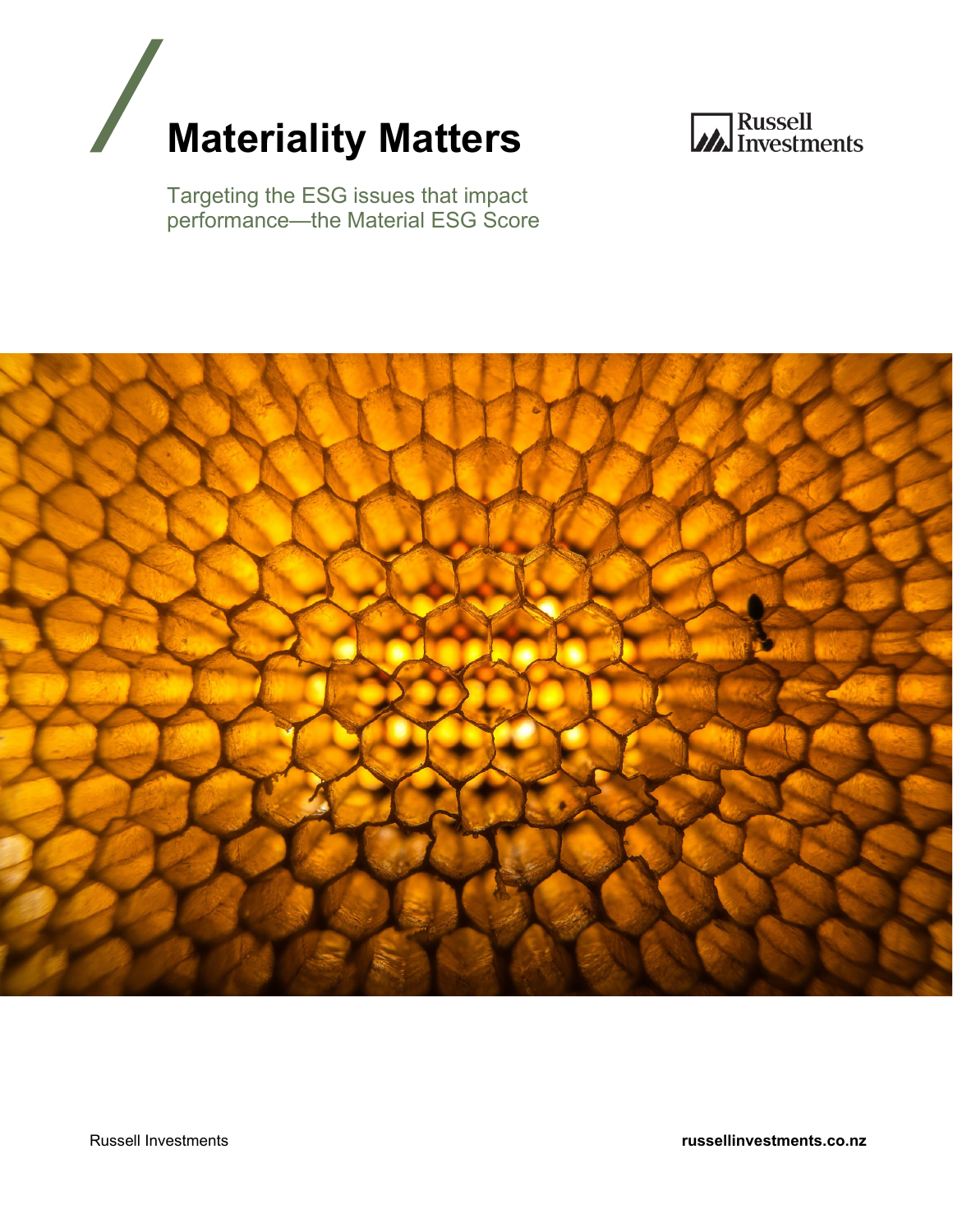## Materiality matters

## **Targeting the ESG issues that impact performance the Material ESG Score**

**Emily Steinbarth,** Sr. Quantitative Research Analyst

In 2018, Russell Investments developed a new way to measure a company's ESG (environmental, social and governance) score. Drawing on metrics developed by industry leaders Sustainalytics, MSCI, and SASB (Sustainability Accounting Standards Board), our Material ESG Score identifies and evaluates those issues that are financially important to a company.

The material score can be used to differentiate between companies in a way that a traditional aggregated ESG score does not facilitate. It allows us to distinguish between companies who score highly on ESG issues that are financially material to their business, from those who score highly on issues that are not financially material to their business. Our evidence suggests that the Russell Investments Material ESG Scores are better predictors of return compared to traditional ESG scores.

## **Bottom line: Not all ESG issues matter equally**

The relevance of ESG issues varies industry to industry, company by company. For example, fuel efficiency has a bigger impact on the bottom line of an airline than it does for an investment bank. So, rather than adopt a one-size-fits-all approach, we worked to develop an ESG scoring system that is specific to a company and its profitability.

Financial materiality is not the only reason to look at ESG information. Double materiality, or going beyond financial materiality to consider broader environmental and stakeholder materiality, is critically important. Rather than ignoring other issues, we think it's time to move beyond ambiguous "ESG" labeling toward more explicit and transparent terminology. Our Material ESG Score is tailored to financial materiality – it's explicit and transparent in that endeavor. To measure materiality in the other direction – how is a company impacting the world outside – we believe frameworks such as the European Union's Principal Adverse Impact indicators offer a useful starting point.

To generate our in-house Material ESG Score, we leveraged data from ESG data providers alongside the industry-level materiality map developed by SASB. Since our original research in 2018, the concept of materiality has become much more widely adopted across the industry. Here we summarise our original research as well as developments that have taken place in the years since we first released our score.

Rather than adopt a one-sizefits-all approach, we worked to develop an ESG scoring system that is specific to a company and its profitability.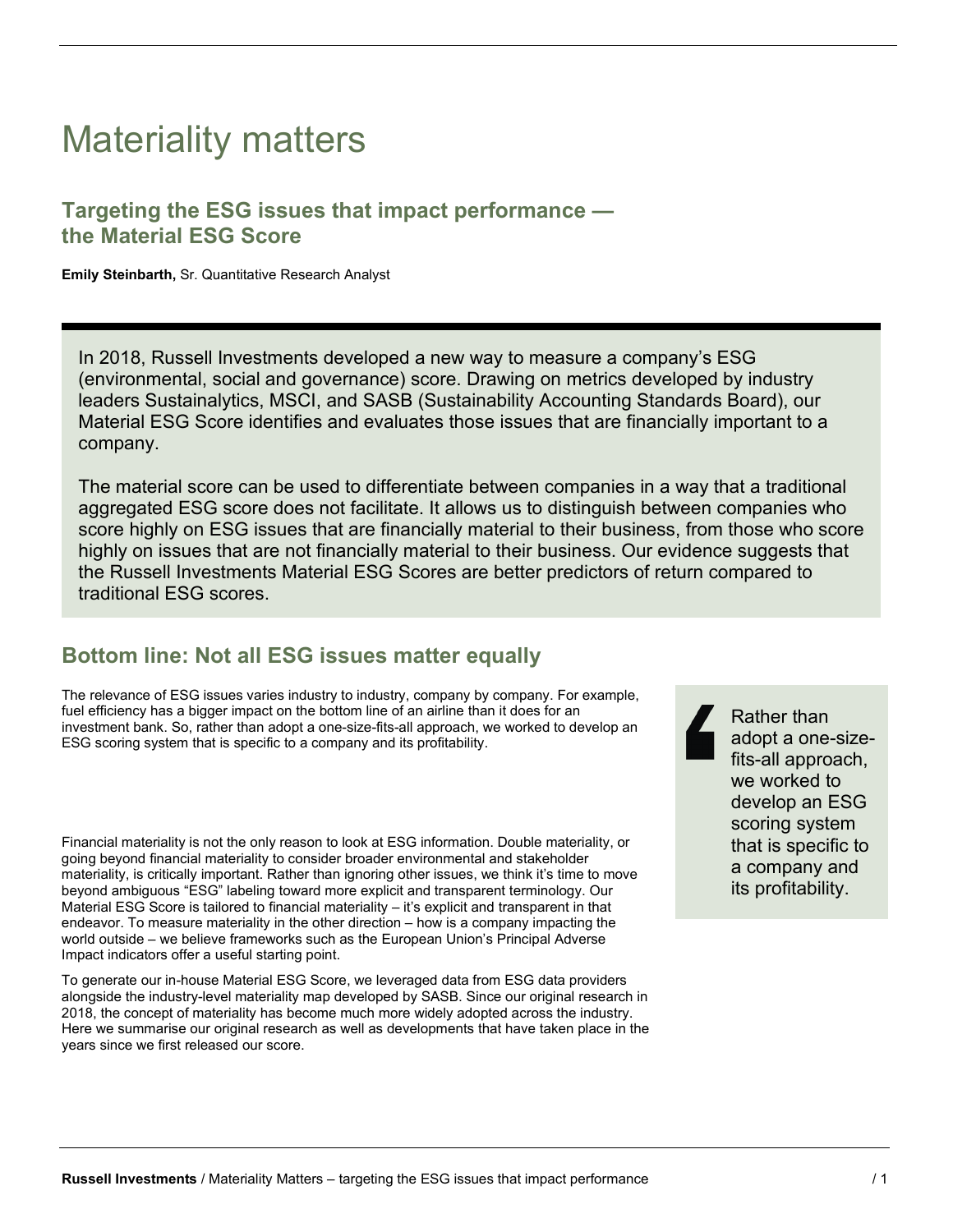## **Russell Investments' Material ESG Score methodology**

### **Identifying which ESG sub-categories are material, and which are not**

Traditional ESG scores are constructed for a variety of financial and non-financial uses. This means that a company may receive an ESG score based upon issues that are not financially material. So, to help us identify which of the many sub-categories feeding into off-the-shelf ESG scores are indeed material, we used the SASB materiality map as a guide. For example, feeding into an overall ESG score is performance on a variety of sub-categories such as labour practices, emissions, water and waste management, business ethics and so on. Those subcategories that are not identified as material are not included in our overall score for each industry.

### **Constructing the material scores**

To construct the scores, we first standardise the underlying subcategory data. Then, we aggregate the scores of the sub-categories that are material before calculating the final material scores and scaling them into a range between 0-10, where higher scores represent stronger outcomes.

## **Materiality and company performance**

At Russell Investments, we believe that a sound awareness of ESG factors and a robust process can help deliver strong investment returns and meet objectives over the long- term.

#### **Kahn, Serafeim, and Yoon (2016)**

A 2016 study by Khan, Serafeim, and Yoon (KSY) showed that companies with strong performance on material ESG topics outperform companies with poor performance on material topics. Exhibit 1 shows the relative returns of companies that had high performance in material issues and low performance in immaterial issues. High performance on material issues led to higher alphas<sup>[1](#page-2-0)</sup> than low performance (quadrant 1 vs. 2 and quadrant 4 vs. 3).

Interestingly, after controlling for high performance in material issues, a portfolio of companies scoring low on immaterial issues generated higher alpha than the portfolio of high performance on immaterial issues. In other words, spending resources on immaterial issues appears to have been value-detracting.

The purpose of our original research was to see if we could replicate this finding using a new data set, time horizon, and mapping.

<span id="page-2-0"></span><sup>1</sup> Alpha measures the difference between a portfolio's actual return and expected performance, given its level of risk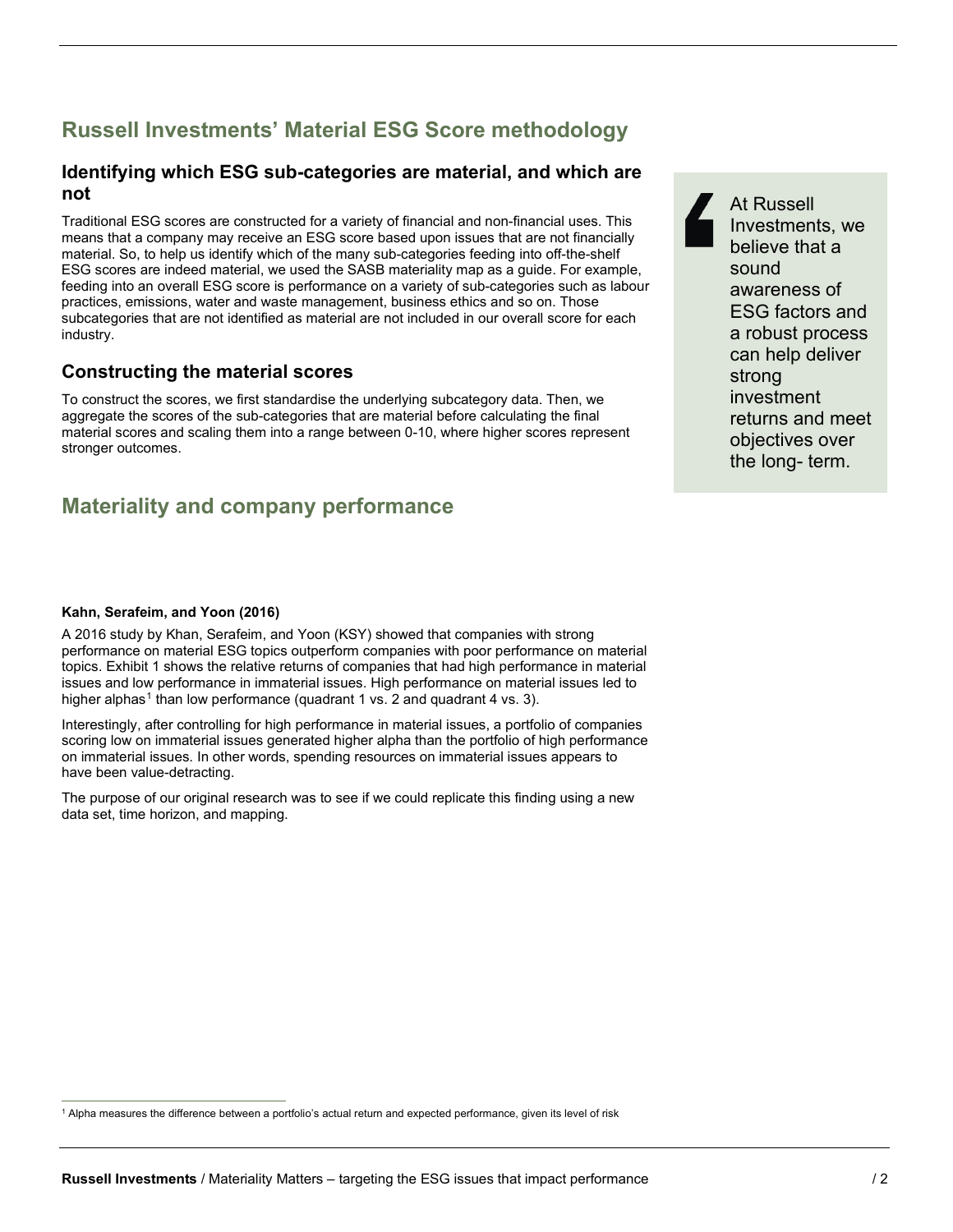#### **Exhibit 1: Mapping of both material and immaterial categories**

(Kahn, Serafeim, and Yoon, 2016) U.S. Large Cap Universe, 1991-2013



| <b>FOUR FACTOR ALPHAS<sup>2</sup></b><br>$(1991 - 2013)$ |                                      | <b>ANNUALISED</b><br><b>ALPHA</b> | <b>DIFFERENCE IN</b><br><b>ALPHAS</b> |
|----------------------------------------------------------|--------------------------------------|-----------------------------------|---------------------------------------|
| 1.                                                       | <b>High Material, Low Immaterial</b> | 6.01%                             |                                       |
| 2.                                                       | Low Material, Low Immaterial         | $-2.9%$                           | $8.90\%$ ***                          |
| 3.                                                       | Low Material, High Immaterial        | 0.60%                             | $5.41\%***$                           |
| 4.                                                       | High Material, High Immaterial       | 1.96%                             | 4.05%***                              |

Source: Khan, Serafeim, and Yoon (2016) and Russell Investments. Alphas refer to portfolio returns regressed on four-factor models including Mkt-Rf, SMB, HML, and UMD. \*\*\*, \*\*, \* refer to significance at the 1%, 5%, and 10% levels respectively.

## **Can our material score be used to impact performance?**

The study by Khan, Serafeim, and Yoon had many important implications for our research and indicates that spending resources on immaterial issues is potentially value detracting. Going back to our original example, learning that fuel efficiency is a poor signal for future outperformance of an investment bank does not imply that the same is true for an airline. This explains why using fuel efficiency as a signal across a universe could lead to inconclusive results, even though it may be a valid signal for a subset of the universe.

<span id="page-3-0"></span><sup>&</sup>lt;sup>2</sup> Annualised alpha measures the fund's value-added relative to a benchmark, smoothed over a stated period. The Four-factor model used in the research refers to a combination of the Fama-French Model [adds size (SMB) and value (HML) factors to the market risk (Mkt-RF) factor in the capital asset pricing model (CAPMI)] plus momentum \*UMD).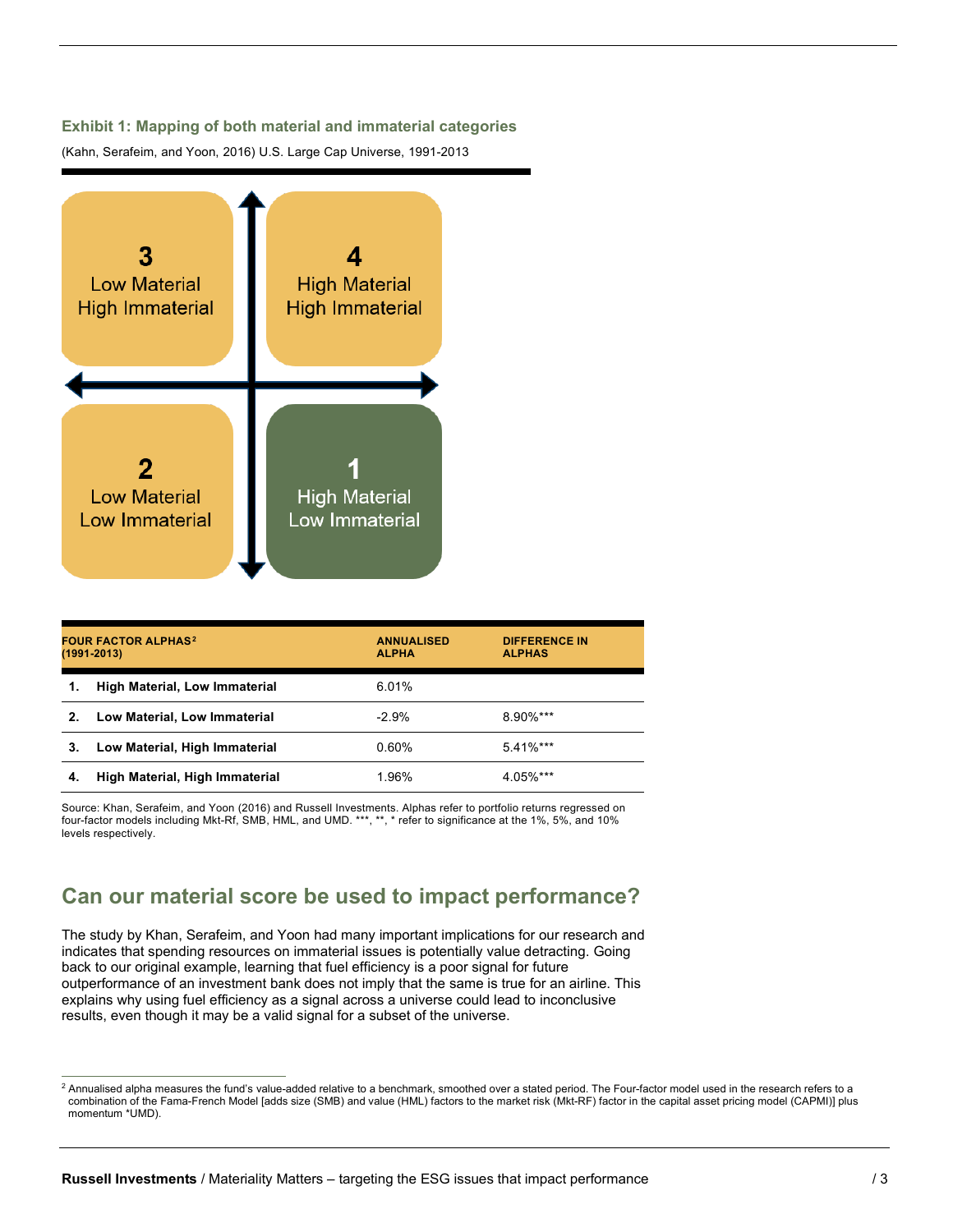In an effort to evaluate whether our scores could indeed be used as a return indicator, we back-tested them between December 2012 and June 2017 on a wider universe than Khan, Serafeim, and Yoon used - the Russell Global Large Cap Index. This test found that material issues are indeed a promising signal for informing investment decisions based on ESG performance. Investors could potentially gain an additional 22 basis points (versus using the traditional ESG score) by refining the signal to those that have higher material ESG characteristics.

#### **Exhibit 2 Material and Immaterial ESG Issues**

(RGI Global LC, Dec 2012 – June 2017)

| ANNUALISED DIFFERENCES IN FOUR FACTOR ALPHAS<br>(HIGH – LOW QUINTILES) |            |  |  |  |
|------------------------------------------------------------------------|------------|--|--|--|
| <b>Material ESG Issues</b>                                             | $1.19\%**$ |  |  |  |
| <b>Immaterial ESG Issues</b>                                           | 0.30%      |  |  |  |
| <b>Traditional ESG Scores</b>                                          | $0.97\%$ * |  |  |  |

Source: Source: Russell Investments. Alphas refer to high minus low portfolio returns regressed on four- factor models including Mkt-Rf, SMB, HML, and UMD. \*\*\*, \*\*, \* refer to significance at the 1%, 5%, and 10% levels respectively.

Consistent with Khan, Serafeim, and Yoon, we found that the difference between high and low performers on material issues is larger than immaterial issues or the traditional scores. This suggests that material issues are the most promising signal among those we consider here for informing investment decisions based on ESG performance. The difference in alphas is statistically significant for material issues, but not for immaterial issues.

## **Enhancing the Material ESG Score**

Following our original research, the industry followed suit and adopted the concept of materiality more widely. Our data provider overhauled their methodology, and the Sustainalytics Accounting Standards Board updated the Materiality Map. Following these developments, we released a major update to our Material ESG Score in 2019. In addition to incorporating new data, we took the opportunity to make several important enhancements including:



Addition of MSCI data as an input to the model

#### **Summary of data changes: Sustainalytics released their own score enhancement**

Although we use multiple providers for ESG data, the data feeding into the first release of our Material ESG Scores was all sourced from Sustainalytics. Shortly after we released our Material ESG Score, Sustainalytics released an enhancement of their own, called the Risk Rating, representing a major overhaul to the way Sustainalytics scores and evaluates companies. The new scores: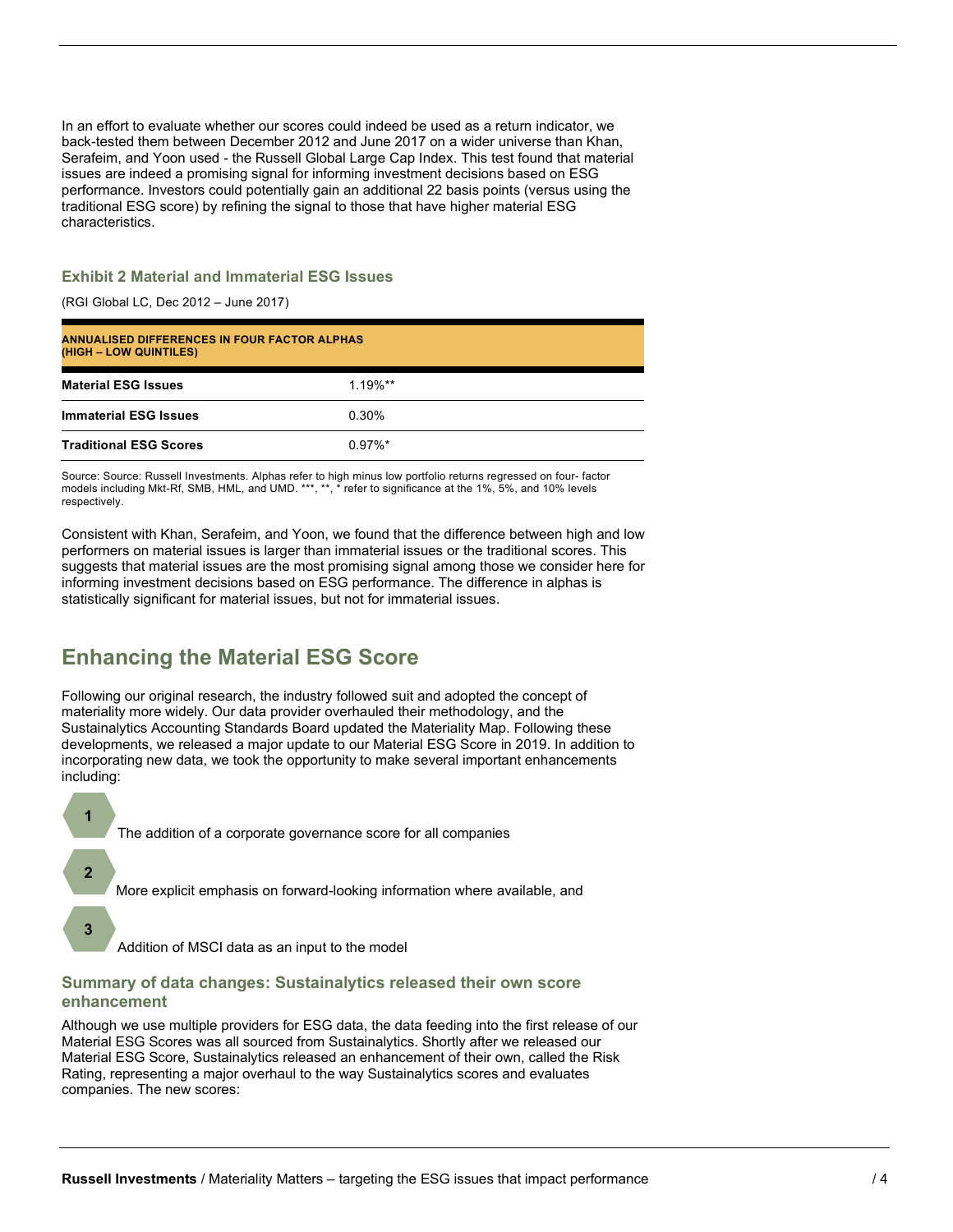- **a. Focus on financial materiality** this was good. The focus on materiality aligns with the approach we took in originally developing our Material ESG Score in 2017. This development begged the question: do we even still need our own scores? This is where our analysis started, asking did the new Risk Rating from Sustainalytics capture the same things as our Material ESG Score. Our analysis concluded the answer was no, the Risk Rating was not the same as our Material ESG Score. In fact, the correlation between the new Risk Rating and our Material ESG Score at the time was only -0.17. Why were the scores so different? The answer was right in the name: the new Risk Rating focuses on risk.
- **b. Focus on risk** while there is nothing wrong with taking a risk-based approach to ESG integration, our approach to thinking about ESG from a materiality standpoint is not only about risk but also opportunities.
- **c. New data items from Sustainalytics that align with the SASB framework** compared to when we initially mapped the Sustainalytics data set to the SASB mapping, new data became available that better aligned with the SASB indicators, which was encouraging. Some examples of alignment we found include the following topics:

.

**1**

| <b>MATERIALITY TOPIC</b>     | <b>INDICATORS</b><br><b>AVAILABLE IN</b><br>2017 | <b>INDICATORS</b><br><b>AVAILABLE IN 2019</b> |
|------------------------------|--------------------------------------------------|-----------------------------------------------|
| <b>Competitive behaviour</b> | 0                                                | 3                                             |
| Systemic risk management     | 0                                                | 5                                             |
| Data privacy & security      |                                                  |                                               |

#### **Summary of methodology enhancements**

The update brought on by changes in the underlying data gave us the opportunity to incorporate several improvements that were identified since releasing the Material ESG Scores two years before. The methodology enhancements included:

#### **Incorporation of a corporate governance score**

- **a.** We found our original materiality score based on the SASB framework to be weak on corporate governance. SASB themselves acknowledged that they intentionally did not seek to fully represent the "G" aspect of "ESG" in their framework since this was an area that has already been covered extensively by other frameworks. Our solution was to supplement the SASB framework with an additional pillar of corporate governance for all companies.
- **b.** For the governance metric, we use a comprehensive corporate governance assessment from Sustainalytics that includes board and management quality, board structure, shareholder rights, renumeration, audit and financial reporting, and stakeholder governance.
- **c.** Reflecting our belief that good corporate governance is important regardless of industry, the issues feeding into the final Material ESG Score are now those identified by SASB (which vary by industry) plus corporate governance (which is a pillar for all companies).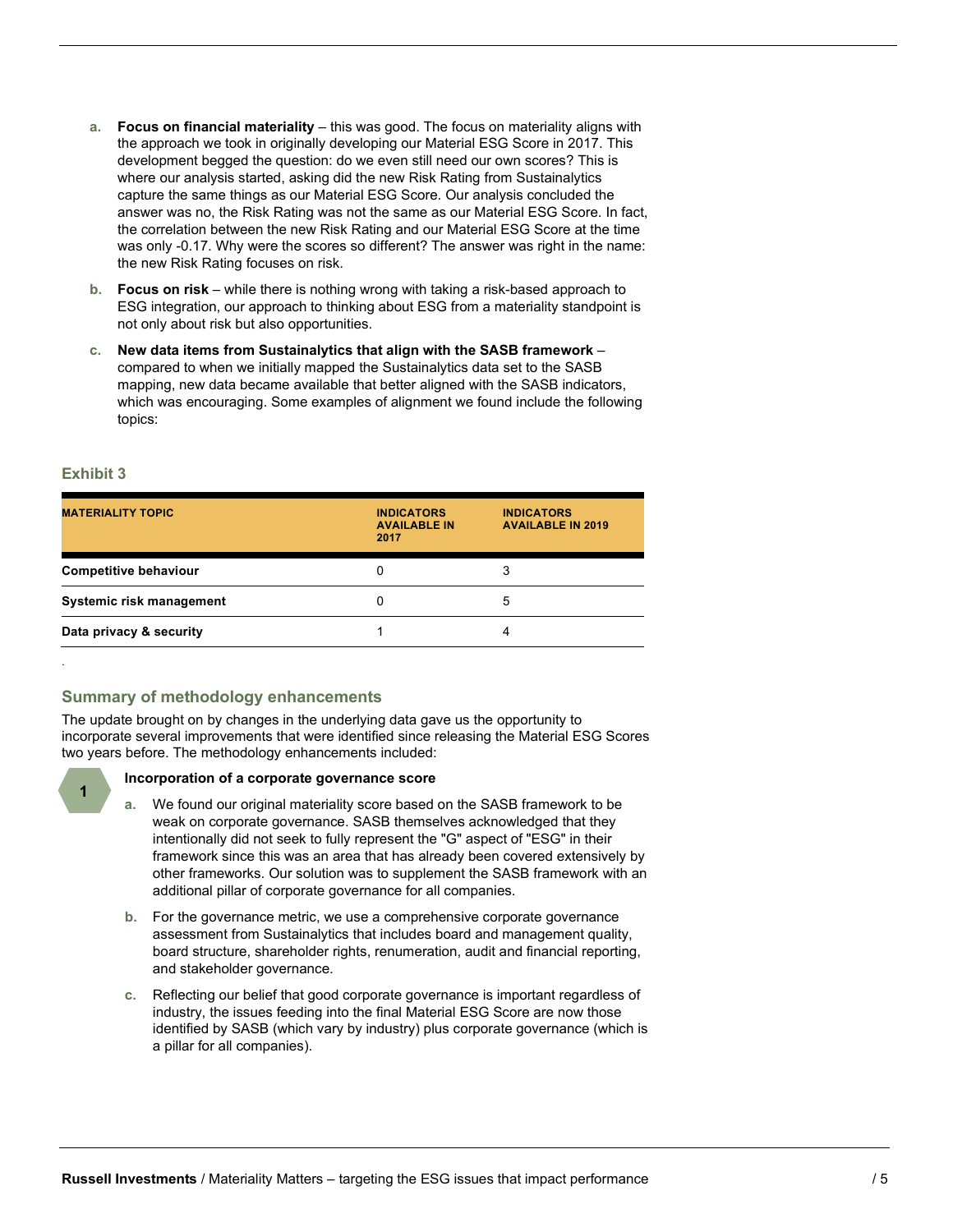#### **Replacing Systainalytics assessments with raw environmental data, where available**

- **a.** Moving to a model where raw data can be used from a variety of providers allows us to capture unfiltered data, with a quicker time from disclosure to incorporation in the score
- **b.** One of the fundamental shortfalls with ESG data is data quality. In this new model, we are not beholden to one provider for all metrics but can source data from a variety of providers
- **c.** For this release both carbon emission data and water usage data will be moved to MSCI, where available

**2**

**3**

#### **Addition of a forward-looking adjustment**

- **a.** One of the major criticisms with the current state of ESG data is the focus on backward-looking information. A natural area to seek enhancement is addressing the question of what, if anything, can we do to make our assessment more forward-looking.
- **b.** What drives a forward-looking view on a company's future sustainability varies by industry. Fortunately, our framework is already built to be industry-specific.
- **c.** We identified 3 pillars where forward-looking information is most relevant, and where data is available, and incorporated a forward-looking score to these pillars.

## **So, does materiality matter? Yes.**

#### **Russell Investments' Material ESG Scores are better predictors of return**

Ultimately, our in-house score allows us to differentiate between companies in a way that the traditional score does not facilitate. It allows us to clearly distinguish between companies who score highly on ESG issues that are financially material to their business, from those who score highly on issues that are not financially material to their business. Our research suggests that the Russell Investments Material ESG Scores can provide insights beyond traditional ESG scores.

**Push beyond a one-size fits all approach** Financial materiality is not the only reason to look at ESG information. Double materiality, or going beyond financial materiality to consider broader environmental and stakeholder materiality, is critically important. Rather than recommending ignoring other issues, we think it's time to move beyond ambiguous "ESG" labeling toward more explicit and transparent terminology. Our Material ESG Score is tailored to financial materiality – it's explicit and transparent in that endeavour.

#### **Ongoing research to ensure robustness and risk management**

We continue to use the Material ESG Score in the Russell Investments' Decarbonisation Strategy as part of our ongoing integration of the score. The Russell Investments' Material ESG Score represented a strong development in our understanding of ESG performance drivers and continues to provide an excellent framework for incorporating our latest thinking on how to measure the ESG performance of the companies in which we invest.